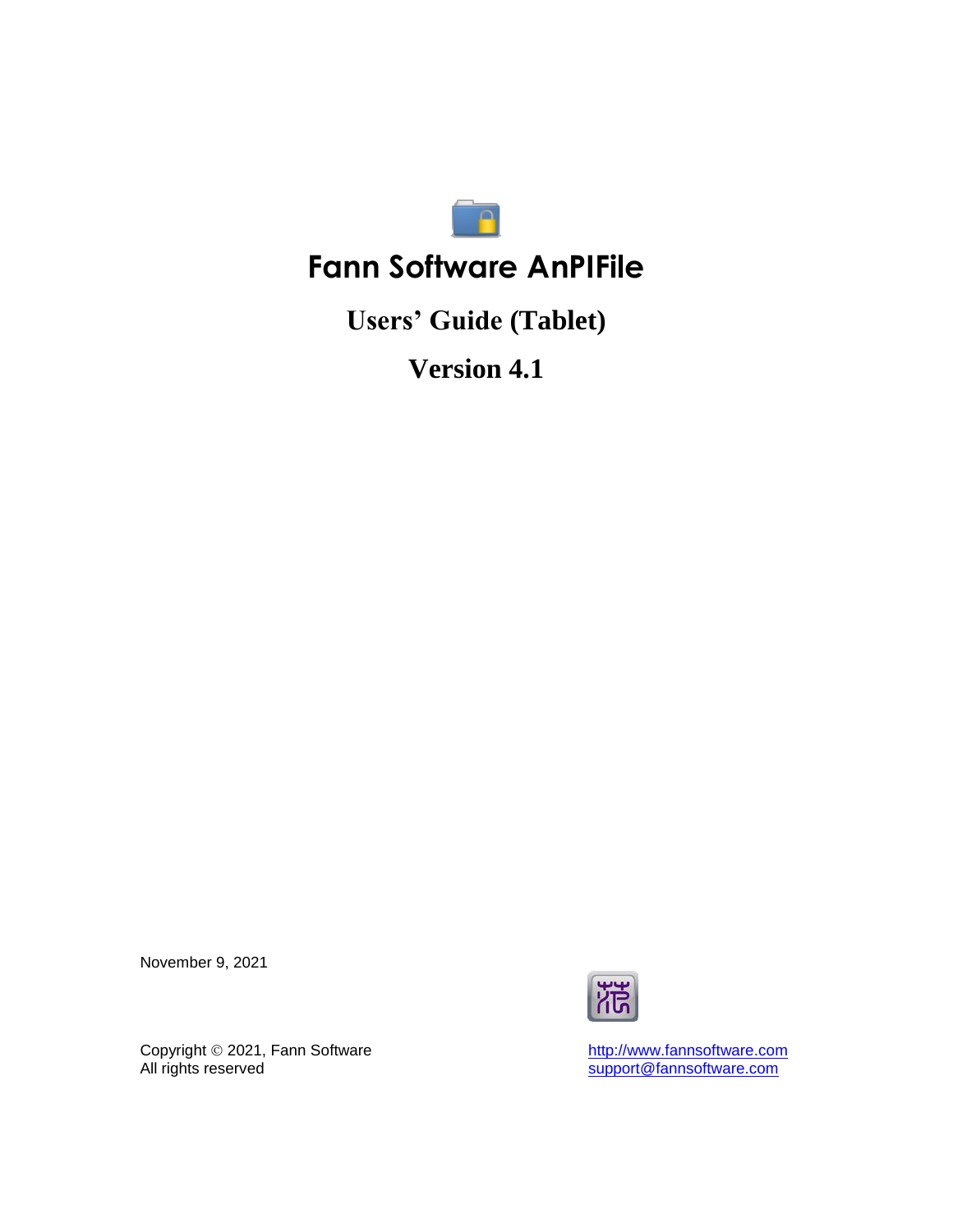| Overview       |  |
|----------------|--|
|                |  |
|                |  |
|                |  |
|                |  |
|                |  |
|                |  |
|                |  |
|                |  |
|                |  |
| Favourite List |  |
|                |  |
| Find an Item   |  |
|                |  |
|                |  |
|                |  |
|                |  |
|                |  |
|                |  |
|                |  |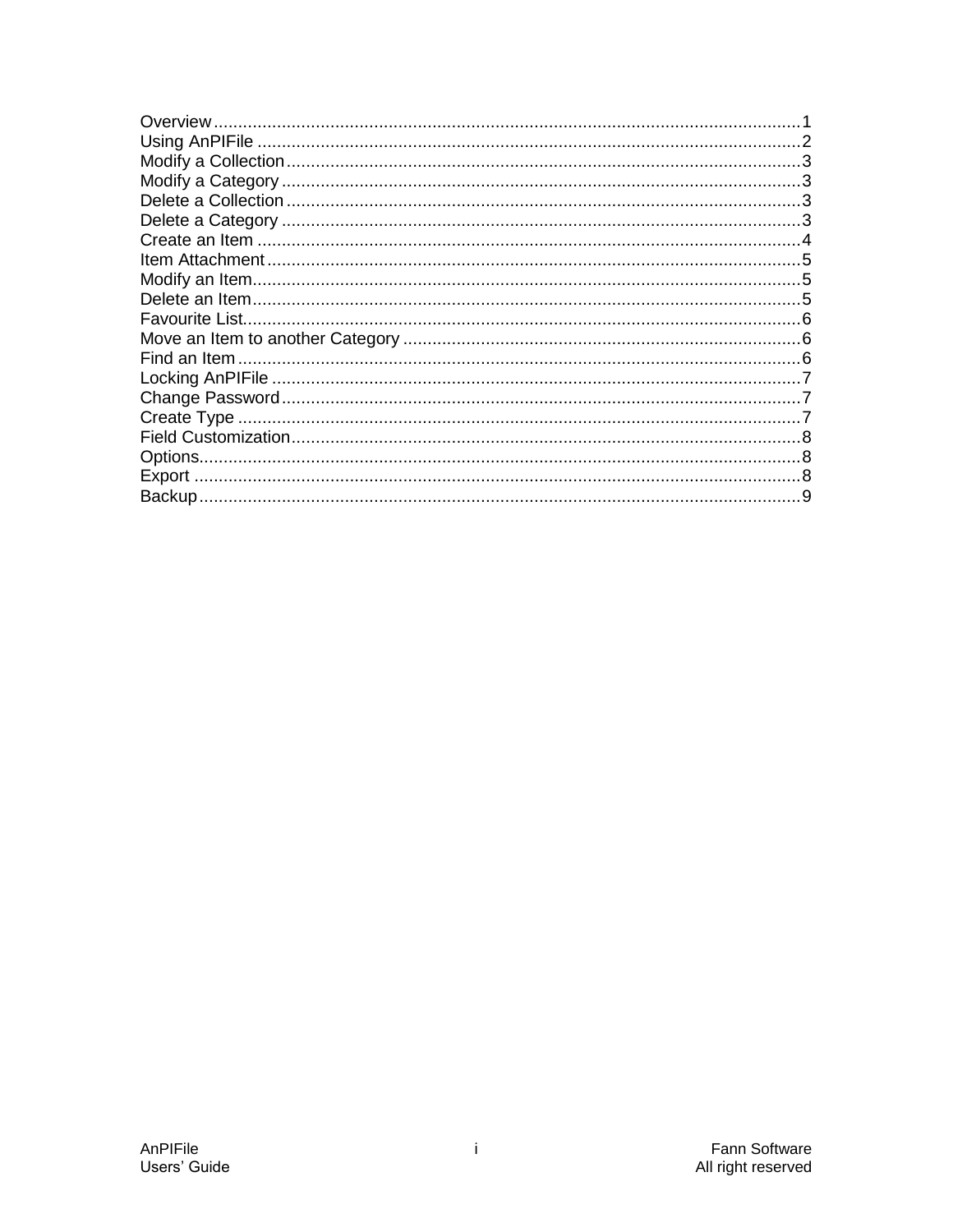# <span id="page-2-0"></span>**Overview**

AnPIFile is a personal information manager. You can store any personal information that requires password protection such as credit cards, pins, logins, driver licenses, software keys, insurance policy numbers, bank account numbers, etc. Information is organized by categories. The data is encrypted with AES encryption algorithm using a user-defined password. Features:

- Touch-friendly user interface
- Handy preview
- Simple operations
- Favourite list
- Multiple collections
- Item attachment
- Type customization
- Password generator
- Respective user interface design for tablets and phones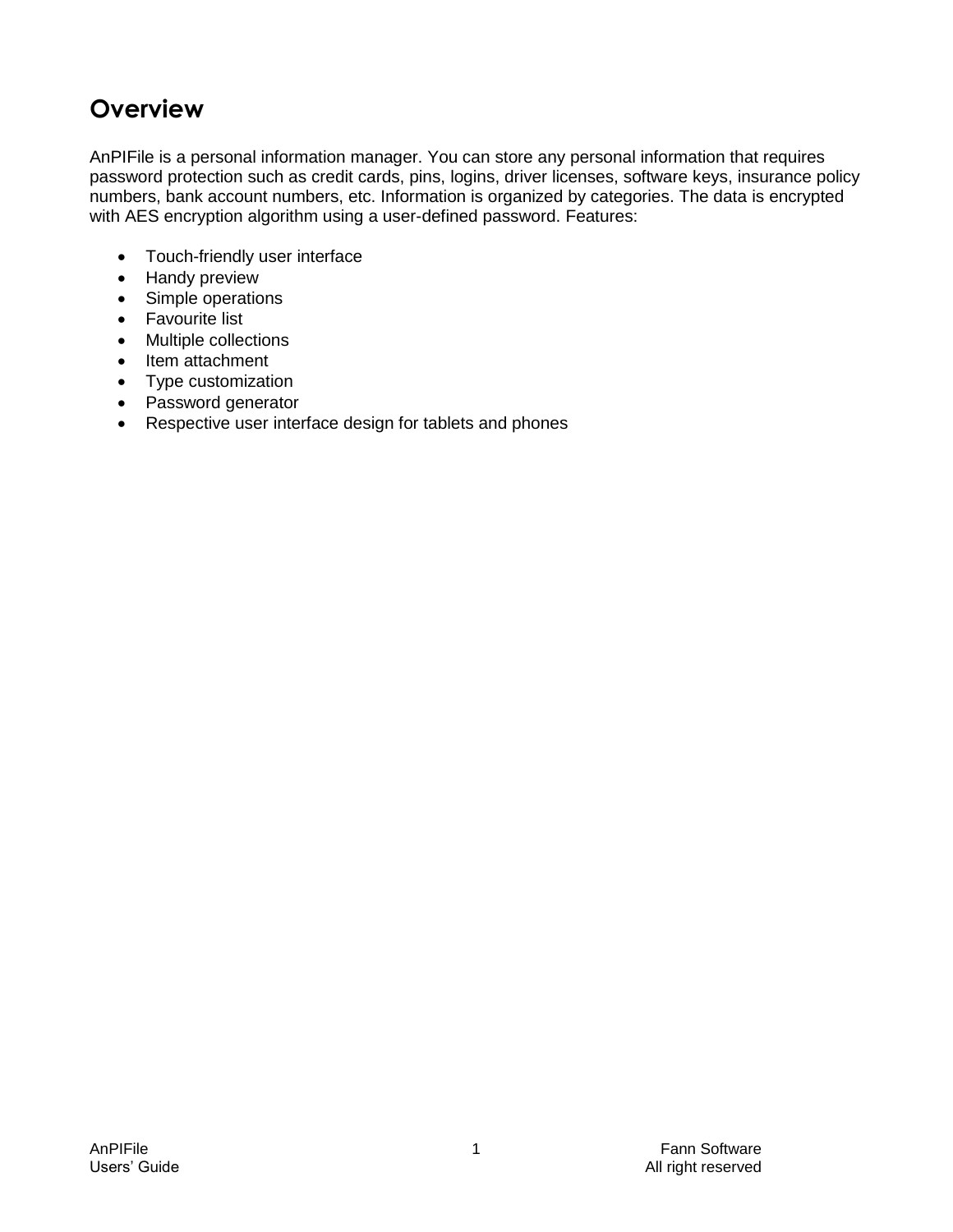# <span id="page-3-0"></span>**Using AnPIFile**

|                                     |           |                |                                             | <b>图 58% 图 4:55 PM</b> |    |   |          |   |
|-------------------------------------|-----------|----------------|---------------------------------------------|------------------------|----|---|----------|---|
| AnPIFile<br>≡                       |           |                |                                             | Q                      | Ξ, | е | <b>Q</b> |   |
| $H_{\text{Osting}}$<br>$\checkmark$ |           | ÷              | Master Card                                 |                        |    |   |          |   |
| <b>All insurance Policies</b>       |           | i              | Card number:<br>4500123456780000            |                        |    |   |          | Ō |
| <b>Allentification</b>              |           | ÷              | PIN:<br>1234                                |                        |    |   |          | Ō |
| Internet Shopping                   |           |                | Verification password:<br>79526             |                        |    |   |          | Ō |
| Job Logins                          |           |                | Security code:<br>259                       |                        |    |   |          | Ō |
| △ A Lock Chest                      |           |                | Expires on:<br>12/2004                      |                        |    |   |          | Ō |
| Calling card                        | *:        |                | Name on card:<br>Kathy West                 |                        |    |   |          | Ō |
| Chequing account                    | $\pi$ :   |                | Credit limit:<br>5000                       |                        |    |   |          | Ō |
| Driver license                      | $\star$ : |                | <b>Report lost:</b><br>+1 (800) 555-9898    |                        |    |   |          | Ō |
| Master Card                         | $\pi$ :   |                | Service line:<br>+1 (800) 555-1267          |                        |    |   |          | Ō |
| <b>VISA</b> My bank Visa            | * :       |                | Mother madien name:<br>West                 |                        |    |   |          | Ō |
| Miscellaneous Passwords             |           | $\ddot{\cdot}$ | Note<br>Note here                           |                        |    |   |          | Ō |
| Mobile Devices<br>$\checkmark$      |           |                | Last update:<br>Friday, May 16 2014 5:28 PM |                        |    |   |          |   |

On the first run of AnPIFile, you will be prompted to set a password. Enter an alphanumeric password.

Data is organized by multiple collections. Each collection contains a set of categories. Each category contains a list of items.

To create a collection:

- 1. Touch the left drawer action item  $(\equiv )$  on the main screen.
- 2. Select New collection.
- 3. Enter a name for the collection.
- 4. Select a desired image.
- 5. Touch the OK action item.

Before creating new items for a collection, you must define one or more categories.

To create a category:

- 1. In main screen, touch the  $\begin{pmatrix} + \\ \end{pmatrix}$  button.
- 2. Enter a name for the category.
- 3. Select a desired image.
- 4. Select a desired image for new item(s) under this category.
- 5. Touch the OK action item.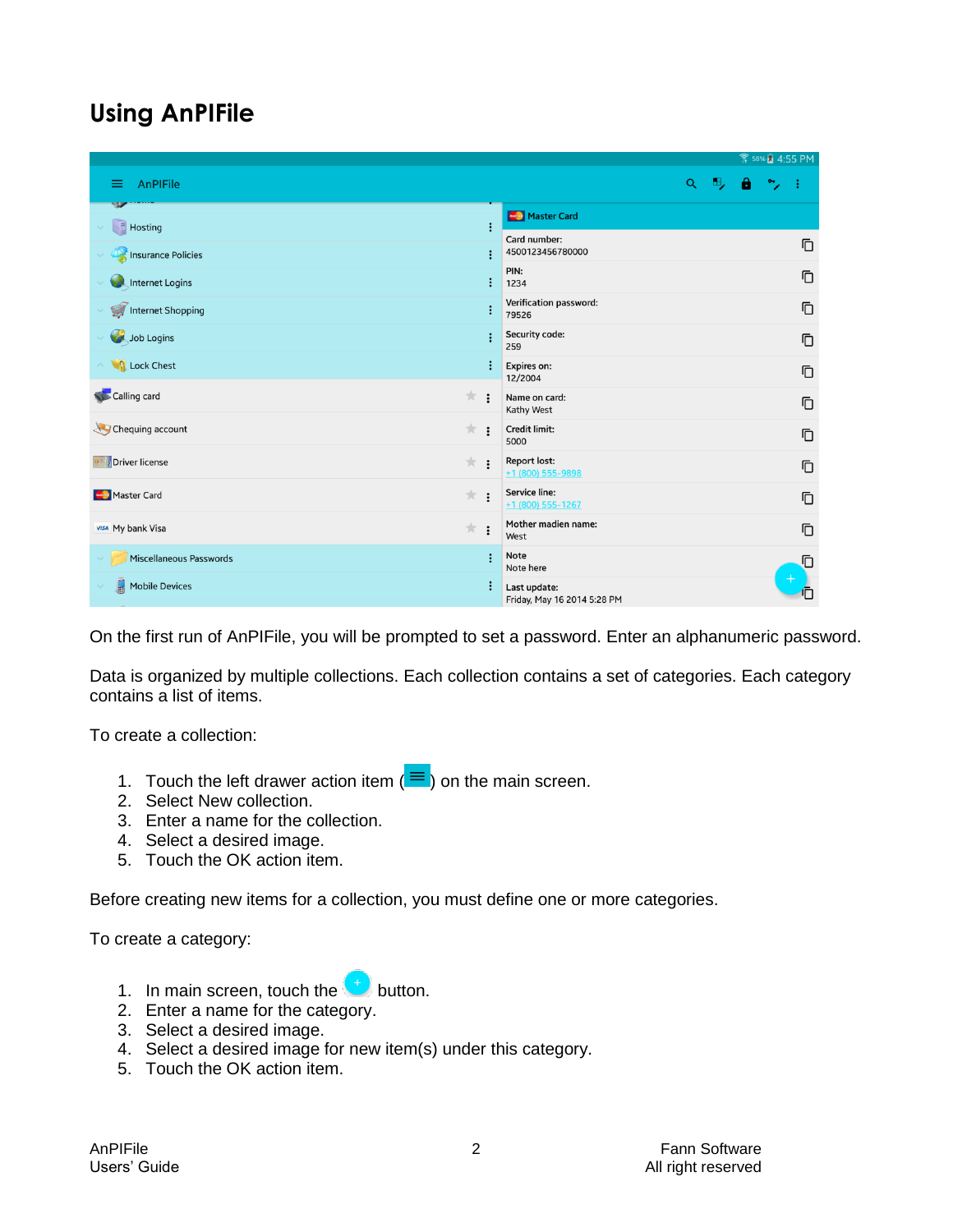To create a copy of a category:

- 1. Touch the drop down menu button  $(\cdot\cdot)$  of the category to display the context menu.
- 2. Select Create copy.
- 3. Change the information if desired.
- 4. Touch the OK action item.

Once categories are defined, you can create new item(s) under each category.

To view the items of a category, touch the category from the main screen.

# <span id="page-4-0"></span>**Modify a Collection**

- 1. Touch the left drawer action item  $(\equiv)$  on the main screen.
- 2. Select Manage collections.
- 3. Select the collection to edit.
- 4. Make the necessary changes.
- 5. Touch the OK action item.

# <span id="page-4-1"></span>**Modify a Category**

- 1. Touch the drop down menu button  $(\cdot\cdot)$  of the category to display the context menu.
- 2. Select Edit.
- 3. Make the necessary changes.
- 4. Touch the OK action item.

# <span id="page-4-2"></span>**Delete a Collection**

- 1. Touch the left drawer action item  $(\equiv )$  on the main screen.
- 2. Select Manage collections.
- 3. Touch the Delete button ( $\blacksquare$ ) of the collection.
- 4. Touch the Delete button to confirm.

#### **Note: All categories and items in the collection will also be deleted.**

# <span id="page-4-3"></span>**Delete a Category**

- 1. Touch the drop down menu button  $(\cdot\cdot)$  of the category to display the context menu.
- 2. Select Delete.
- 3. Touch the Delete button to confirm.

#### **Note: All items in the category will also be deleted.**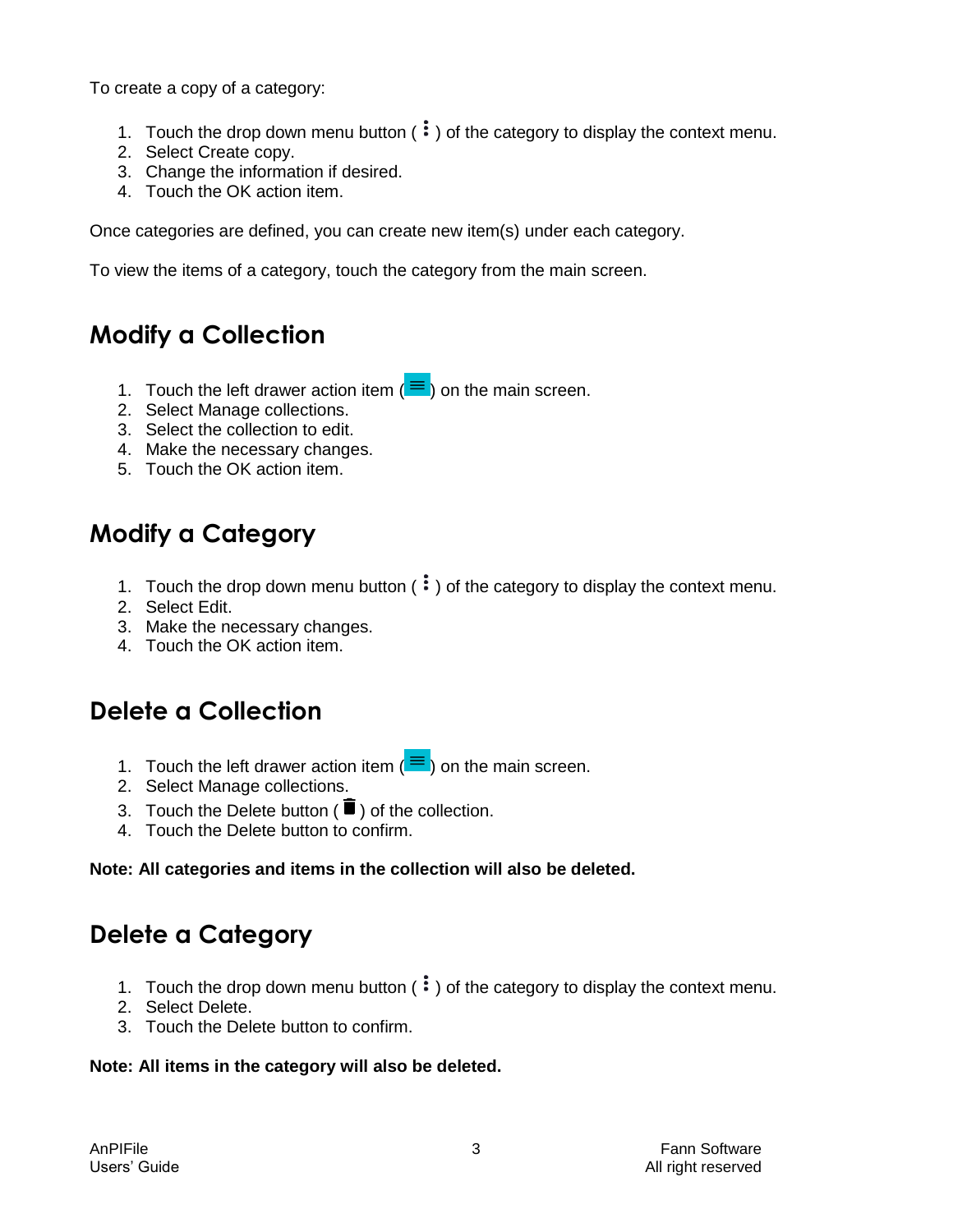# <span id="page-5-0"></span>**Create an Item**

|                      |                                       | 65% 3:59 PM                    |                |
|----------------------|---------------------------------------|--------------------------------|----------------|
| AnPIFile<br>$\times$ |                                       | $\mathbf{e}^+$<br>$\checkmark$ | $\Box_{\!\!+}$ |
|                      | $r$ Name -<br>Chequing account        |                                |                |
|                      | Image<br>19                           |                                |                |
|                      | Account:<br>257497                    |                                |                |
|                      | PIN:<br>6464<br>Opened on: -          |                                |                |
|                      | 07/2006                               |                                |                |
|                      | Withdrawl limit:<br>Web: -<br>2400    |                                |                |
|                      | Other info:<br>http://www.banking.com |                                |                |
|                      | Service line:<br>yes                  |                                |                |
|                      | Branch number:                        |                                |                |
|                      | Branch phone:<br>Minimum halances     |                                |                |

- 1. Touch the drop down menu button  $(\cdot\cdot)$  of the category to display the context menu.
- 2. Select New item.
- 3. Select a type from the list.
- 4. Enter a name for the item.
- 5. Select a desired image.
- 6. Enter the information.
- 7. Touch the OK action item.

To create a copy of an item:

- 1. Touch the drop down menu button  $\left( \cdot \right)$  of the item to display the context menu.
- 2. Select Create copy.
- 3. Change the information if desired.
- 4. Touch the OK action item.

To generate a password:

- 1. Select the desired field of the item.
- 2. Touch the Insert password action item.
- 3. Enter/select the desired criteria.
- 4. Touch the Generate button.
- 5. (Optional) Repeat step 4 until a desired password is generated.
- 6. Touch the Insert button.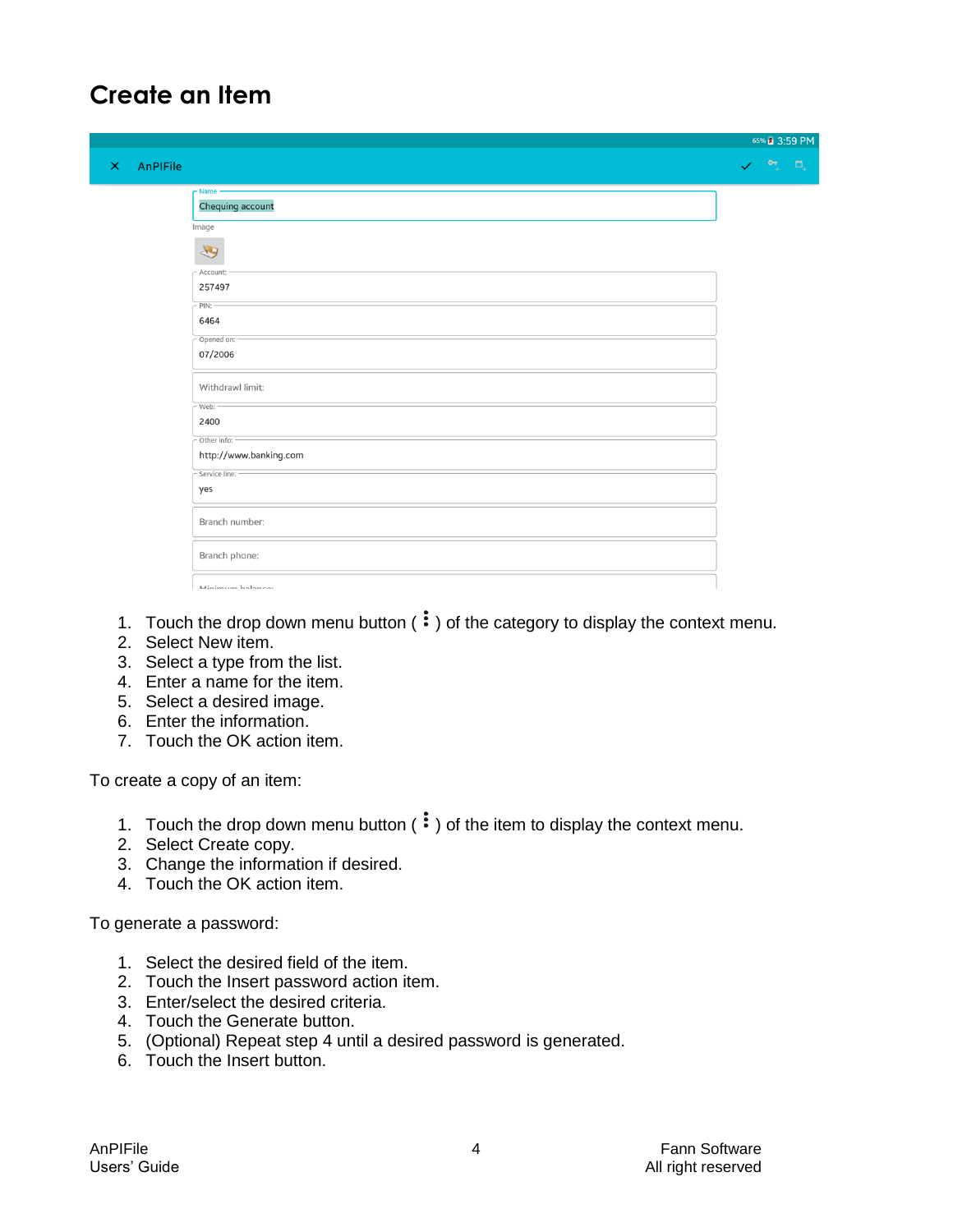# <span id="page-6-0"></span>**Item Attachment**

Each item can have one attachment linked to it. The attachment is encrypted and stored in the PIFile directory.

To add a file attachment:

- 1. Touch the drop down menu button  $(\cdot)$  of the item to display the context menu.
- 2. Select Add attachment.
- 3. Select File.
- 4. Select the desired file.

To add a photo attachment:

- 1. Touch the drop down menu button  $(\cdot\cdot)$  of the item to display the context menu.
- 2. Select Add attachment.
- 3. Select Camera photo.
- 4. Enter a name for the attachment.
- 5. Touch the OK button.
- 6. Take a photo.
- 7. Touch the Save button.

To delete an attachment:

- 1. Touch the drop down menu button  $(\cdot\cdot)$  of the item to display the context menu.
- 2. Select Delete attachment.
- 3. Touch the Delete button to confirm.

To export an attachment:

- 1. Touch the drop down menu button  $(\cdot)$  of the item to display the context menu.
- 2. Select Export attachment.
- 3. Select the desired folder.
- 4. Touch the Save button.

#### <span id="page-6-1"></span>**Modify an Item**

- 1. Touch the drop down menu button  $(\cdot\cdot)$  of the item to display the context menu.
- 2. Select Edit.
- 3. Make the necessary changes.
- 4. Touch the OK action item.

### <span id="page-6-2"></span>**Delete an Item**

- 1. Touch the drop down menu button  $(\cdot\cdot)$  of the item to display the context menu.
- 2. Select Delete.
- 3. Touch the Delete button to confirm.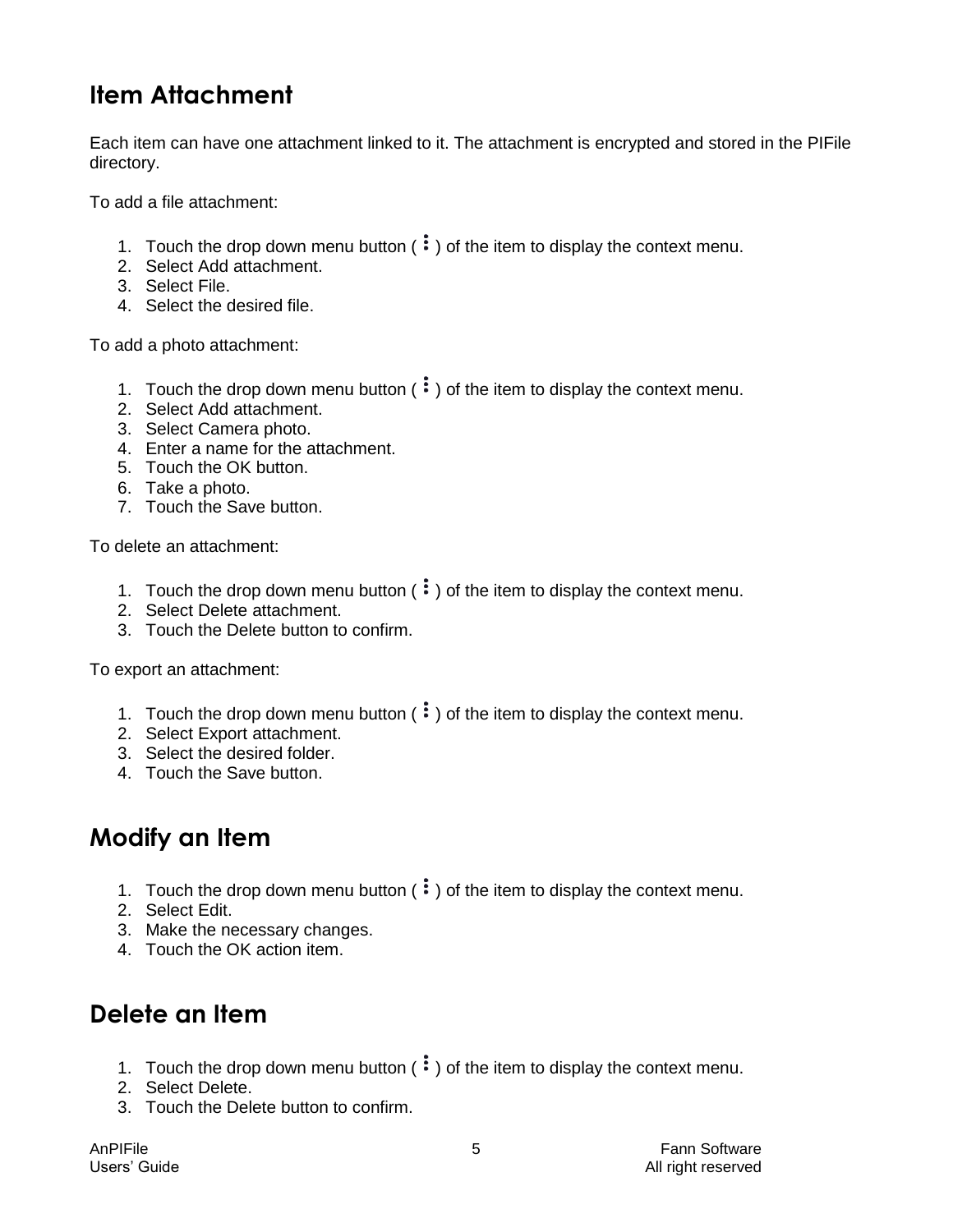# <span id="page-7-0"></span>**Favourite List**

A favourite list can be created to provide easy access to most frequently used items.

Touch the Favourite button ( $\star$ ) to add/remove an item to the favourite list.

Touch the  $\mathbb{R}$  Favourites category at the top of the main screen to view the favourite items.

## <span id="page-7-1"></span>**Move an Item to another Category**

|                          |                              |           |       |  |        | <b>● 58% 2 4:57 PM</b> |
|--------------------------|------------------------------|-----------|-------|--|--------|------------------------|
| $\equiv$ AnPIFile        | Move to                      |           | 9. 马台 |  | $\sim$ |                        |
| Hosting                  | Home                         |           |       |  |        |                        |
| Insurance Policies       |                              |           |       |  |        | Ō                      |
| <b>A</b> Internet Logins | Hosting                      |           |       |  |        |                        |
| Internet Shopping        | <b>Insurance Policies</b>    |           |       |  |        | Ō                      |
| Job Logins               | Internet Logins              |           |       |  |        | Ō                      |
|                          | Internet Shopping            |           |       |  |        |                        |
| <b>COLLOCK Chest</b>     | Job Logins                   |           |       |  |        |                        |
| Calling card             | <b>Lock Chest</b>            | <b>PM</b> |       |  |        | Ō                      |
| Chequing account         | Miscellaneous Passwords      |           |       |  |        |                        |
| Driver license           | <b>Mobile Devices</b>        |           |       |  |        |                        |
| Master Card              | <b>Mutual Fund Accounts</b>  |           |       |  |        |                        |
| <b>VISA</b> My bank Visa | <b>Rogers Email Accounts</b> |           |       |  |        |                        |
|                          | <b>Serial Numbers</b>        |           |       |  |        |                        |
| Miscellaneous Passwords  | Software Keys                |           |       |  |        |                        |
| Mobile Devices           | <b>CANCEL</b>                |           |       |  |        |                        |
| Mutual Fund Accounts     |                              |           |       |  |        |                        |

- 1. Touch the drop down menu button  $(\cdot)$  of the item to display the context menu.
- 2. Select Move to.
- 3. Select the destination category from the list.

# <span id="page-7-2"></span>**Find an Item**

- 1. Touch the Search action item.
- 2. Enter the search text and touch the Search key.
- 3. AnPIFile will display a list of matched items or a blank list if no match found.
- 4. To view a matched item, select the item from the list.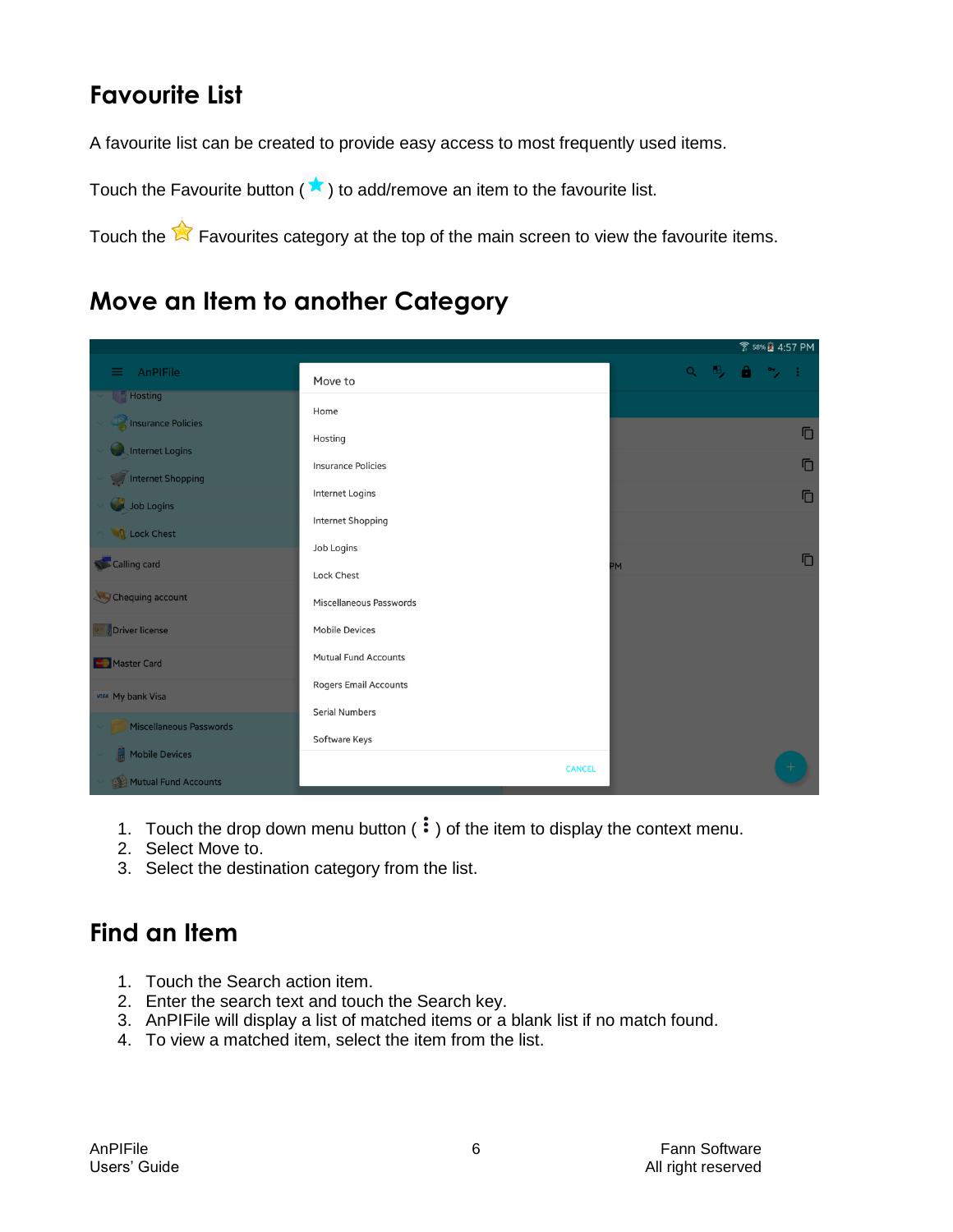# <span id="page-8-0"></span>**Locking AnPIFile**

To lock AnPIFile manually, touch the Lock action item.

**Note:** Touch the Close button in the password screen will exit AnPIFile.

# <span id="page-8-1"></span>**Change Password**

- 1. Touch the Change password action item.
- 2. Enter the current password.
- 3. Enter a new password.
- 4. Enter the new password again to confirm.
- 5. Touch the OK action item and wait while the data is being encrypted with the new password.

# <span id="page-8-2"></span>**Create Type**

- 1. Touch the Edit field type action item  $\begin{pmatrix} \mathbb{H} \\ \mathbb{I} \end{pmatrix}$ .
- 2. Touch the  $\bigoplus$  button.
- 3. Enter a name for the type.
- 4. Touch the OK button.
- 5. Touch the New action item.
- 6. Enter a name for the field.
- 7. Select a field type for editing purpose.
- 8. (Optional) Select a field index for data association.
- 9. Touch the OK action item.
- 10. (Optional) Repeat step 5 to 9 until you are done.
- 11. Touch and hold on the drag handle  $($  =  $)$  of the field to arrange the order of the fields.
- 12. Touch the OK action item.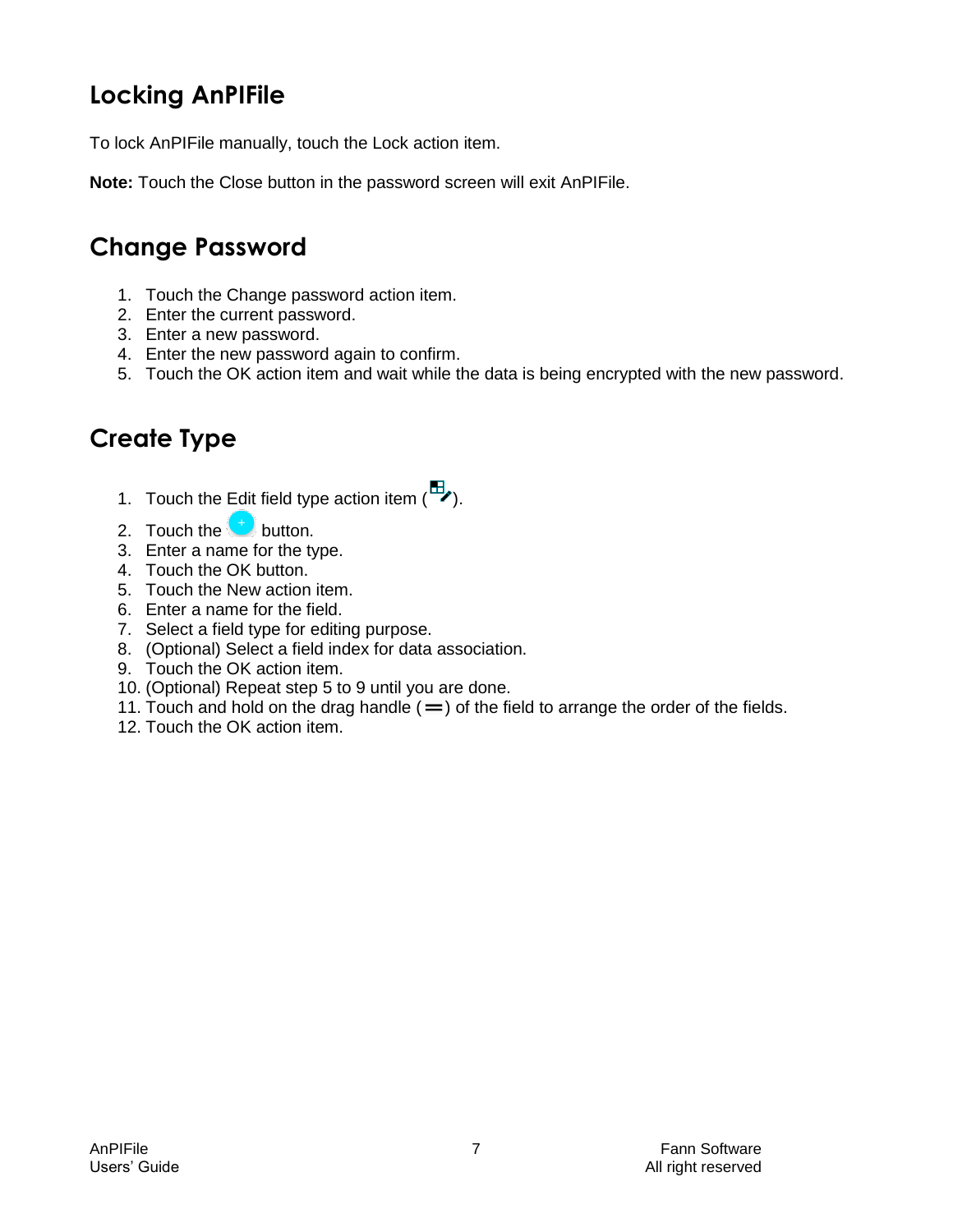# <span id="page-9-0"></span>**Field Customization**

|                                                  | <del></del> 65% ▲ 4:01 PM |
|--------------------------------------------------|---------------------------|
| <b>Type manager</b><br>$\boldsymbol{\mathsf{x}}$ | $\ddot{}$                 |
| $r$ Name<br><b>Account Info</b>                  |                           |
| <b>Account number</b><br>1 Number                | $\mathbf{r} =$            |
| 2 Branch number                                  | $\mathbf{i} =$            |
| 3 PIN<br>Number                                  | $\vdots$ =                |
| 4 Opened on                                      | $\vdots$ =                |
| 5 Minimum balance                                | $\vdots$ =                |
| 6 Withdrawl limit                                | $\vdots$ =                |
| $7$ Web                                          | $\vdots$ =                |
| 8 Online password                                | $\vdots$ =                |
| 9 <b>Branch phone</b>                            | $\mathbf{H} =$            |
| 10 Service line<br>Phone number                  | $\vdots$ =                |

- 1. Touch the Edit field type action item  $\begin{pmatrix} \mathbb{H} \\ \mathbb{I} \end{pmatrix}$ .
- 2. Select a type from the list.
- 3. (Optional) Change the name of the type.
- 4. Touch the field's Options menu  $(\cdot)$  to select the desired action.
- 5. (Optional) Repeat step 4 until you are done.
- 6. Touch and hold on the drag handle  $( = )$  of the field to arrange the order of the fields.
- 7. Touch the OK action item.

# <span id="page-9-1"></span>**Options**

To change options, touch the Menu key and select Settings.

#### <span id="page-9-2"></span>**Export**

To export data in XML format:

- 1. Touch the Menu key and select Export.
- 2. Touch the Export button.
- 3. A XML file named **AnPIFileData.xml** and attachments will be created in the AnPIFile Export folder. The folder is stored under the Documents folder in the device's internal memory.